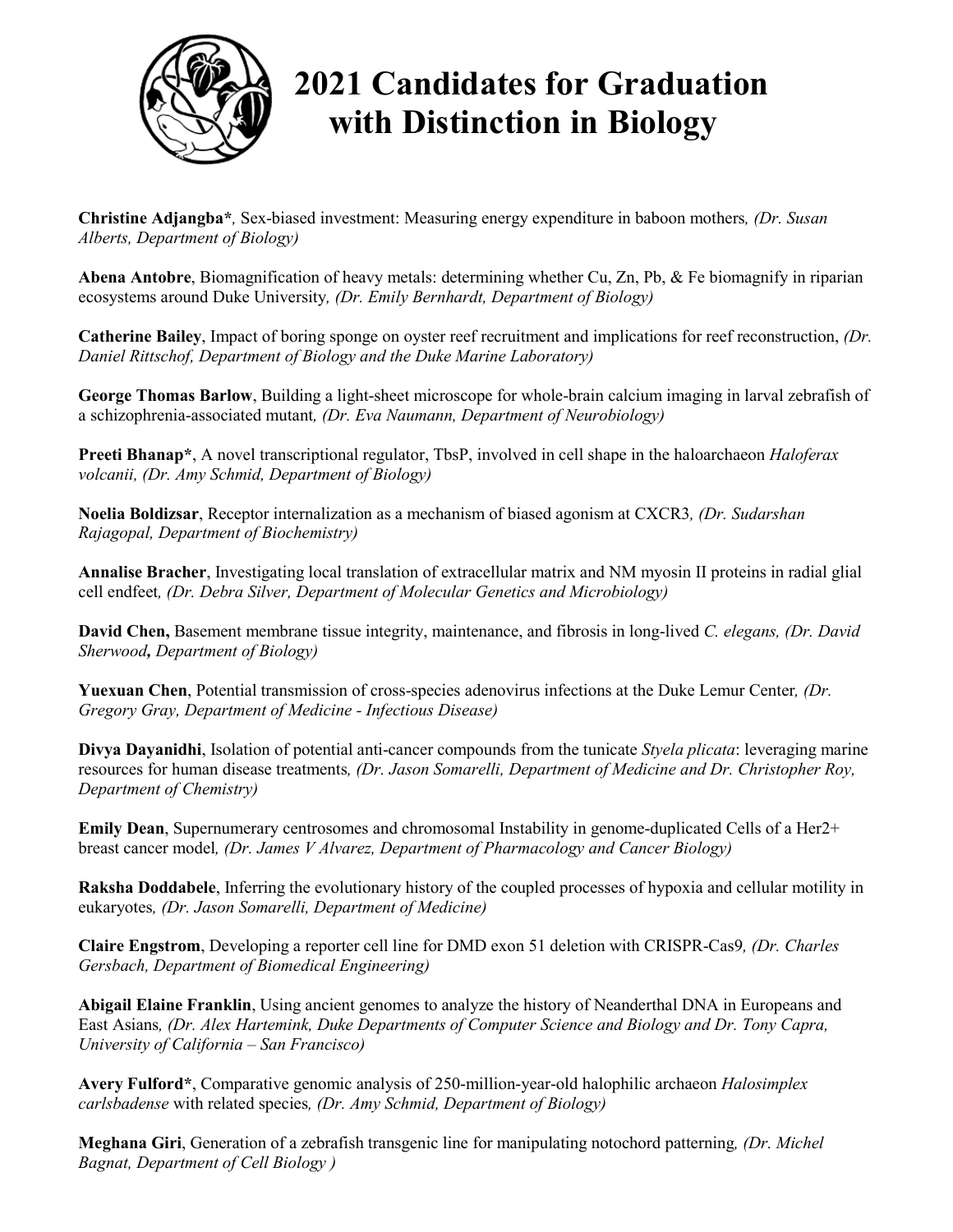**Emma Glenn**, The genetic basis of recessive lethal mutations in natural populations*, (Dr. Mohamed Noor, Department of Biology)*

**Alexander Goff**, Modeling the cardiac myovascular niche using induced pluripotent stem cells*, (Dr. Ravi Karra, Department of Medicine - Cardiology)*

**Rachel Gropper\***, Development of recombinant antibodies for a novel point-of-care Lassa virus assay*, (Dr. Michael Dee Gunn, Department of Immunology)*

**Bing Xuan Ho**, The role of codon usage bias and synonymous mutations in phospholamban expression, *(Dr. Christopher Holley & Dr. Paul Agris, Department of Medicine)*

**Cole Honeycutt**, Phosphorylation patterns on the chemokine receptor CXCR3 regulate G protein- and β-arrestin-mediated GPCR biased signaling and function, *(Dr. Sudarshan Rajagopal, Department of Biochemistry)*

**Naeema Hopkins-Kotb\***, Characterization of human X chromosome abnormalities: Novel fates and structures from an engineered chromosome assay*, (Dr. Beth Sullivan, Department of Molecular Genetics and Microbiology)*

**Sakib Hoque\***, A paleobiological review on fern-insect interactions: Were ferns underutilized? *(Dr. Kathleen Pryer, Department of Biology)*

**Lenique Huggins**, Meta-Analysis of variations in association between APOE4 and Alzheimer's disease and related dementias across Hispanic regions of origin*, (Dr. Hanzhang Xu, Duke School of Medicine)*

**Katlyn Hurst**, Investigating Grk3-deficiency as a model of Paget's Disease of Bone*, (Dr. Teresa Tarrant, Department of Immunology and Rheumatology)*

**Margret Joos**, Suppressing chemoresistance in acute myeloid leukemia with combination chemotherapies: Using barcoding technology to track the fate of cells*, (Dr. Kris Wood, Department of Pharmacology and Cancer Biology)*

**Sweta Kafle**, The Role of Erythrocyte *Rpl13a* snoRNAs in Regulation of Oxidative Stress in Sickle Cell Disease*, (Dr. Rahima Zennadi, Department of Medicine- Hematology)*

**Aren Kalash**, Predictors of juvenile male dominance status - a study of wild savannah baboons*, (Dr. Susan Alberts, Department of Biology)*

**Sahar Kaleem**, Investigating the potential of the mouse model for olfaction to predict human olfactory receptorligand binding patterns*, (Dr. Hiroaki Matsunami, Department of Molecular Genetics and Microbiology)*

**Ezra Kalmowitz\***, The evolution of immune cell subsets during hormonal therapy resistance in men with metastatic prostate cancer*, (Drs. Andrew Armstrong and Jason Somarelli, Department of Medicine)*

**Jiwoo Kim**, Characterization of general anesthetics-activated neurons in the bed nucleus of the stria terminalis*, (Dr. Fan Wang, Department of Neurobiology )*

**Bailey Phillips Knight**, Investigating the functional relationship of POSTN and FASN in ovarian cance*r, (Dr. Zhiqing Huang, Department of Obstetrics and Gynecology, Duke School of Medicine)*

**Leonie Kurzlechner\***, Role of the Na+/K+-ATPase pump in cardiac electrophysiology and intracellular Ca2<sup>+</sup> handling*, (Dr. Andrew Landstrom, Department of Pediatrics - Division of Cardiology)*

**Sarah K. Kwartler**, Investigating invertebrate and enzymatic bioremediation of plastic waste*, (Dr. Jason Somarelli, Department of Medicine)*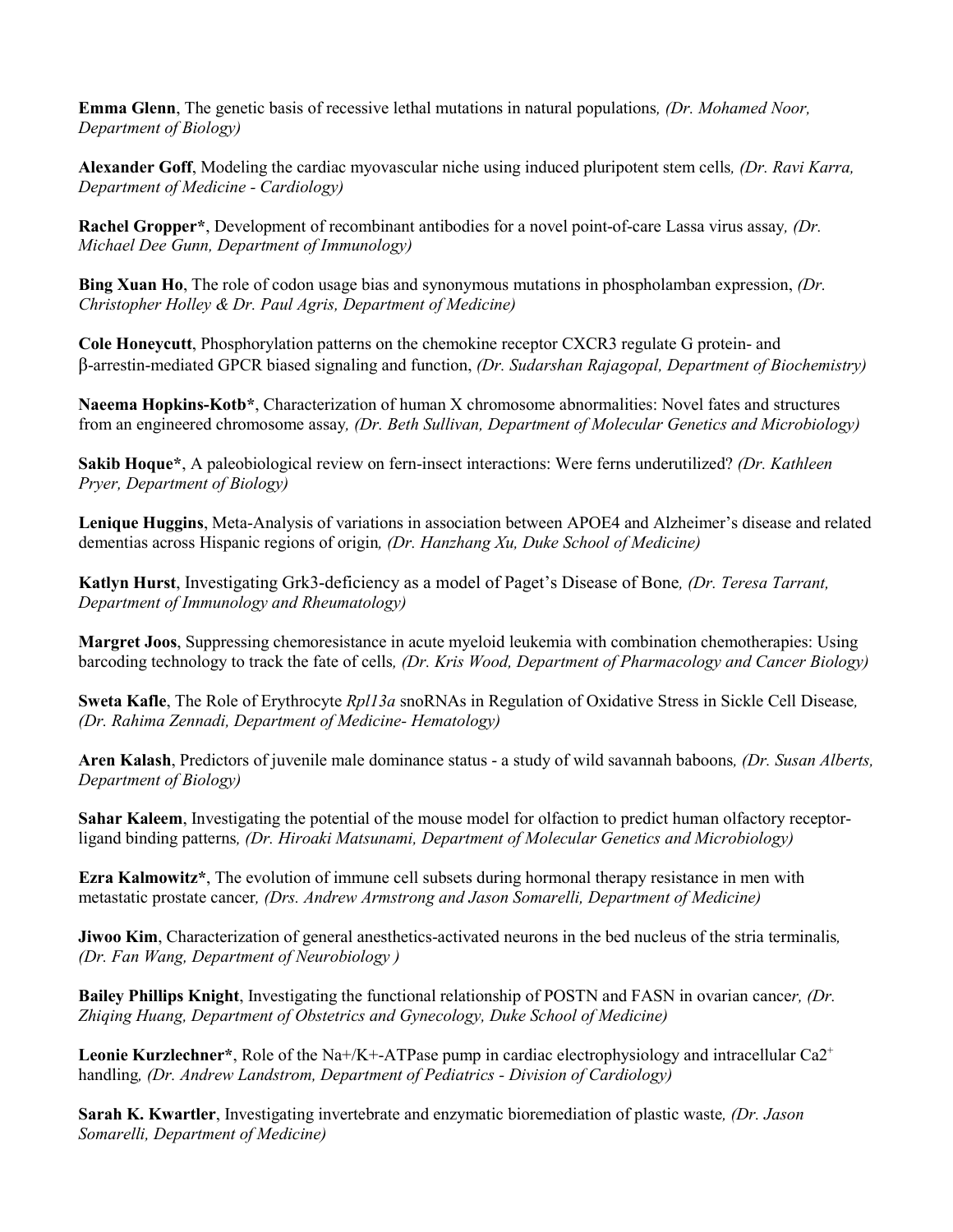**Harry Liang\***, Maf transcription factors and cell differentiation during epidermal development*, (Dr. Terry Lechler, Department of Cell Biology)*

**Samuel Liu\***, Establishment and characterization of culture conditions for primary human lung endothelial cells*, (Dr. Purushothama Rao Tata, Department of Cell Biology)*

**Joy Lu**, The effects of Forever Chemicals on human health: Investigating the toxicity of environmentally persistent compounds GenX and PFOA in human liver cells*, (Dr. Tom Schultz, Duke Marine Laboratory and Dr. Jason Somarelli, Department of Medicine)*

**Hannah Marchuk**, Refining Constraint-Based Reconstruction Analysis (COBRA) models for *Haloferax volcanii* and *Halobacterium salinarum*: creating a knowledge base and comparing halophile metabolism*, (Dr. Amy Schmid, Department of Biology)*

**Amelia Martin**, Diversification of the *Leishmania* virulence factor GP63 drives divergent expression patterns, activating conditions, and substrate specificities*, (Dr. Dennis Ko, Department of Molecular Genetics and Microbiology)*

**Kirill Milov\***, Kynurenergic Treatments of Huntington's Disease – Mathematical Modeling Insights*, (Dr. Michael Reed, Department of Mathematics)*

**Dang Nguyen**, Characterizing the effects of prenatal exposure to air pollution and maternal stress: a role for the dopamine system and the gut microbiome in Autism Spectrum Disorder*, (Dr. Staci Bilbo, Department of Psychology and Neuroscience)*

**Mihir Narendra Patel\***, Investigating ATM regulation of cohesin-associated proteins NIPBL, WAPL, and PDS5A, *(Dr. Michael Kastan, Department of Pharmacology and Cancer Biology)*

**Ayana Paul**, Can hypervirulence emerge from bisexual mating? An inquiry into the inheritance of virulent traits in *Cryptococcus neoformans, (Dr. John Perfect, Department of Molecular Genetics and Microbiology)*

**Margaret Pickard**, Wild male baboon growth curves and effects of early-life adversity*, (Dr. Susan Alberts, Department of Biology)*

**Victoria Priester\***, Visual acuity in the Florida fighting conch *(Strombus alatus), (Dr. Sonke Johnsen, Department of Biology)*

**Daniel Raftis**, Optimization of Basal AKT Phosphorylation in C2C12 Cells for TASK-1 in-Vitro Experiments*, (Dr. Dennis Abraham, Department of Medicine)*

**Angela Renne**, Optimization of gDNA extraction from blood spot cards for SIDS biomarkers*, (Dr. Andrew Landstrom, Departments of Cell Biology and Pediatrics)*

**Luke Sang**, Investigating the functional and structural characterization of RAMOSA3 from maize*, (Dr. Richard Brennan, Department of Biochemistry)*

**Ryan H. Sellers**, Examining the Function of Adhesion Receptors DDR-2 and PTP-3 in *C. elegans, (Dr. David Sherwood, Department of Biology)*

**Tymofii Sokolskyi**, Bacterial detoxification in host protection: response of *C. elegans* gut microbiome to aflatoxin B1*, (Dr. Joel Meyer, Nicholas School of the Environment)*

**Sami Soliman**, Therapeutic vulnerabilities in transcriptionally active tumors: The role of BRD4 in maintaining the genome integrity of MYC-driven cancer cells*, (Dr. Scott Floyd, Department of Radiation Oncology, Duke School of Medicine)*